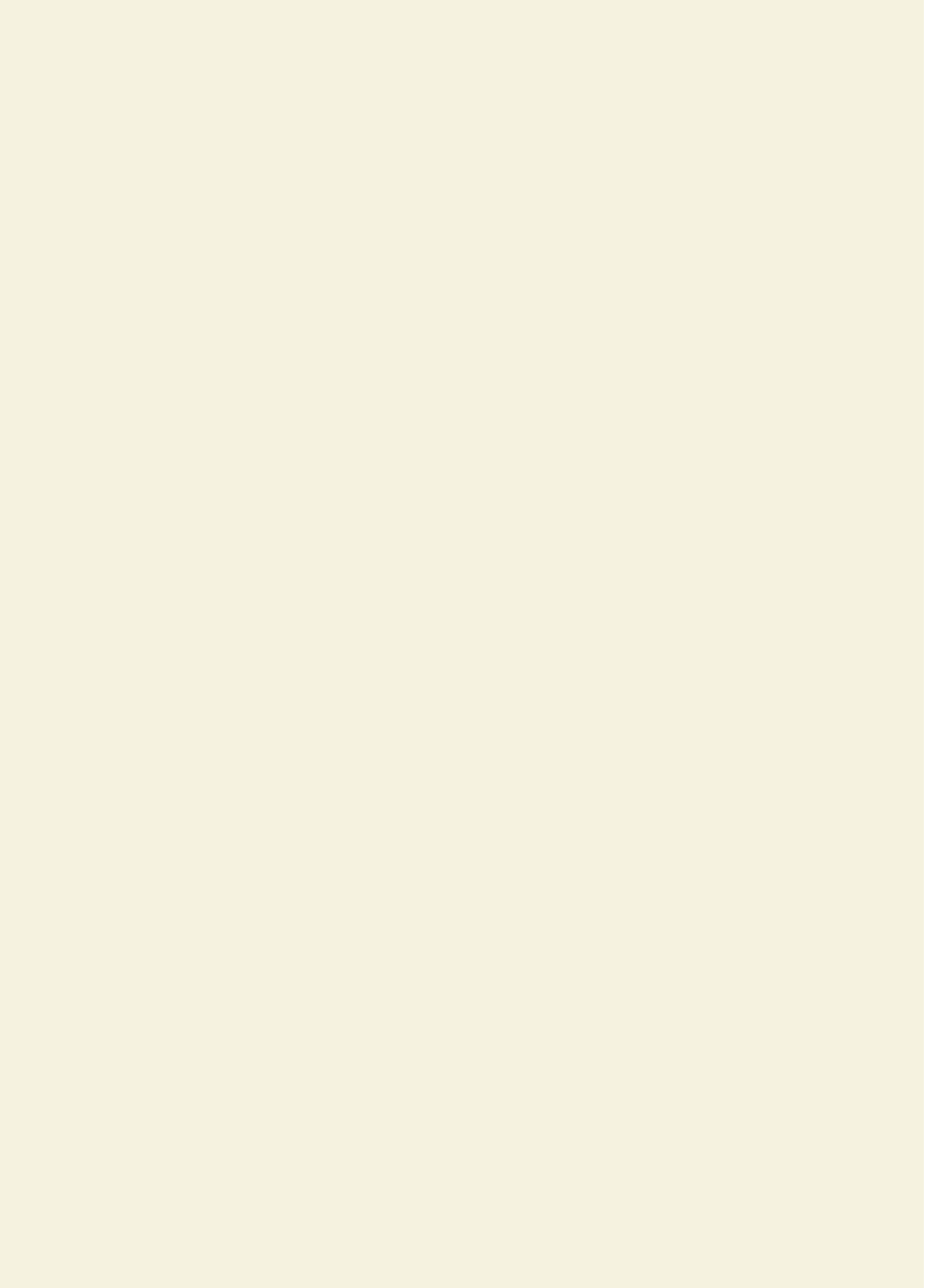# **CHAPTER-IV**

# **ECONOMIC SECTOR (PUBLIC SECTOR UNDERTAKINGS)**

#### **4.1 Functioning of Public Sector Undertakings**

#### **4.1.1 Introduction**

The State Public Sector Undertakings (PSUs) consist of the State Government Companies and Statutory Corporations. The PSUs are established to carry out activities of commercial nature keeping in view the welfare of people and the State economy. As on 31 March 2019, there were six PSUs (all working Government companies) in Mizoram as detailed in **Table-4.1.1**:

| <b>Type of PSU</b>                 | <b>Working PSUs</b> | <b>Non-working PSUs</b> | Total |
|------------------------------------|---------------------|-------------------------|-------|
| Government Companies <sup>43</sup> |                     |                         |       |
| Total                              |                     |                         |       |

None of these companies were listed on the stock exchange which means that the shares of the PSUs cannot be traded in the stock exchange. During the year 2018-19, no new PSU was incorporated and no existing PSU was closed down.

#### **4.1.2 Investment in PSUs**

#### **4.1.2.1 State Government's investment in PSUs**

The State's investment in its PSUs was by way of share capital/ loans and special financial support by way of grants.

As of 31 March 2019, the investment by the Government of Mizoram (capital and longterm loans) in five<sup>44</sup> out of six PSUs was ₹63.48 crore<sup>45</sup> as detailed in **Table-4.1.2**:

| Table-4.1.2: Details of State's investment in PSUs |  |  |
|----------------------------------------------------|--|--|
|----------------------------------------------------|--|--|

|         |                       |                        | $(\bar{z})$ in crore) |
|---------|-----------------------|------------------------|-----------------------|
| Year    | <b>Equity Capital</b> | <b>Long term Loans</b> | <b>Total</b>          |
| 2018-19 | 54.04                 | 9.44                   | 63.48                 |
| 2014-15 | 54.04                 | 10.44                  | 64.48                 |

The State Government's investment as on 31 March 2019 consisted of  $\overline{5}54.04$  crore (85.13 *per cent*) towards equity capital and  $\overline{z}$ 9.44 crore (14.87 *per cent*) in long-term loans as against 83.81 *per cent* (capital) and 16.19 *per cent* (long-term loans) as on 31 March 2015.

Government Companies includes other companies referred to in Section 139(5) and 139(7) of the Companies Act, 2013 <sup>44</sup> Excluding one PSU (Mizoram Mineral Development Corporation Limited), which is subsidiary of another Government

Company (Zoram Industrial Development Corporation Limited) and had no direct investment from the GoM <sup>45</sup> The figures of investment are provisional and as provided by the PSUs as none of the six PSUs had finalised their accounts for 2018-19 as of September 2019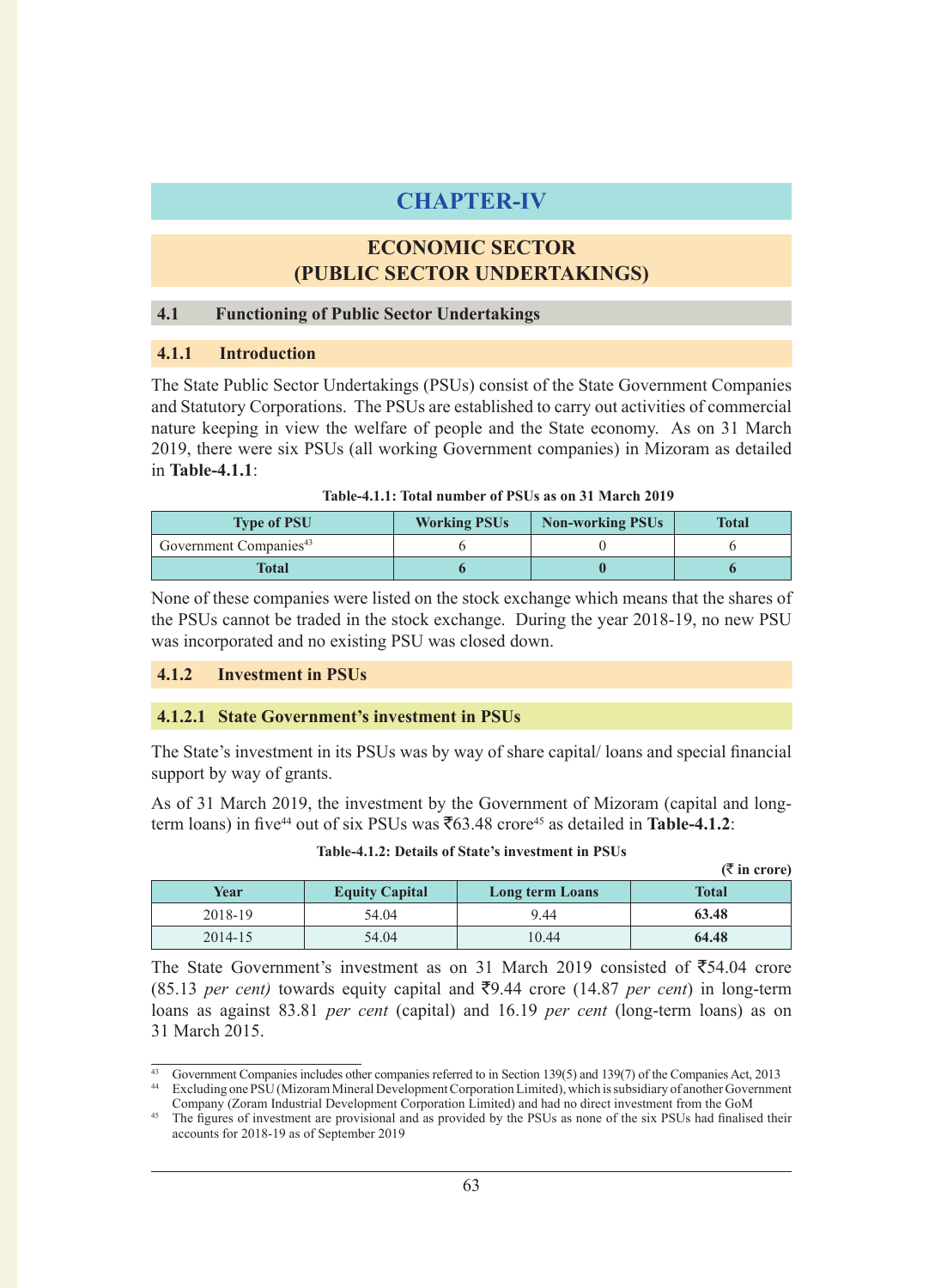A graphical presentation of State Government's investment in PSUs during last five years A graphical presentation of State Government's investment in PSUs during last five years (2014-15 to 2018-19) has been given in **Chart-4.1.1**: (2014-15 to 2018-19) has been given in **Chart-4.1.1**:



**Chart-4.1.1: State's total investment in PSUs Chart-4.1.1: State's total investment in PSUs**

As can be noticed from the **Chart** above, the State Government's investment in PSUs during As can be noticed from the **Chart** above, the State Government's investment in PSUs during last five years has declined by 1.55 *per cent* from ₹64.48 crore in 2014-15 to ₹63.48 crore as of 31 March 2019 due to reduction (₹one crore) in the loans of Mizoram Handloom and Handicrafts Development Corporation Limited. Handicrafts Development Corporation Limited.

During 2018-19, out of five working PSUs<sup>46</sup> where State Government had made direct investment, four PSUs incurred losses and only one PSU (Zoram Industrial Development investment, four PSUs incurred losses and only one PSU (Zoram Industrial Development Corporation Limited) earned profit ( $\overline{(}2.54$  crore) as per their latest finalised accounts **(Appendix-4.1.1)**. However, this profit making PSU had not declared any dividend. **(Appendix-4.1.1)**. However, this profit making PSU had not declared any dividend. There was no recorded information about the existence of any specific policy of the State There was no recorded information about the existence of any specific policy of the State Government regarding payment of minimum dividend by the PSUs. Government regarding payment of minimum dividend by the PSUs.

The State Government's investment (historical value) in the five PSUs mentioned above The State Government's investment (historical value) in the five PSUs mentioned above had eroded by 0.24 *per cent* in 2018-19 and the losses of three<sup>47</sup> out of these five PSUs (accumulated losses of  $\bar{z}$ 44.28 crore) had completely eroded the State's investment in their paid-up capital ( $\overline{(}41.23$  crore) as per their latest finalised accounts.

# **4.1.2.2 Total Sector-wise investment in PSUs 4.1.2.2 Total Sector-wise investment in PSUs**

Total investment of State Government and Other Stakeholders (Central Government, Total investment of State Government and Other Stakeholders (Central Government, Holding companies, Banks, Financial Institutions, *etc.*) in PSUs in various important Holding companies, Banks, Financial Institutions, *etc.*) in PSUs in various important sectors of economy at the end of 31 March 2015 and 31 March 2019 has been given in sectors of economy at the end of 31 March 2015 and 31 March 2019 has been given in **Table-4.1.3**. **Table-4.1.3**.

<sup>46</sup> Excluding one PSU (Serial No. 6 of *Appendix-4.1.1*), which is subsidiary of another Government Company <sup>46</sup> Excluding one PSU (Serial No. 6 of *Appendix-4.1.1*), which is subsidiary of another Government Company (Serial No. 2 of *Appendix-4.1.1*) and had no direct investment from the State Government

<sup>47</sup> Serial No. 1, 2 and 4 of *Appendix-4.1.1* 47 Serial No. 1, 2 and 4 of *Appendix-4.1.1*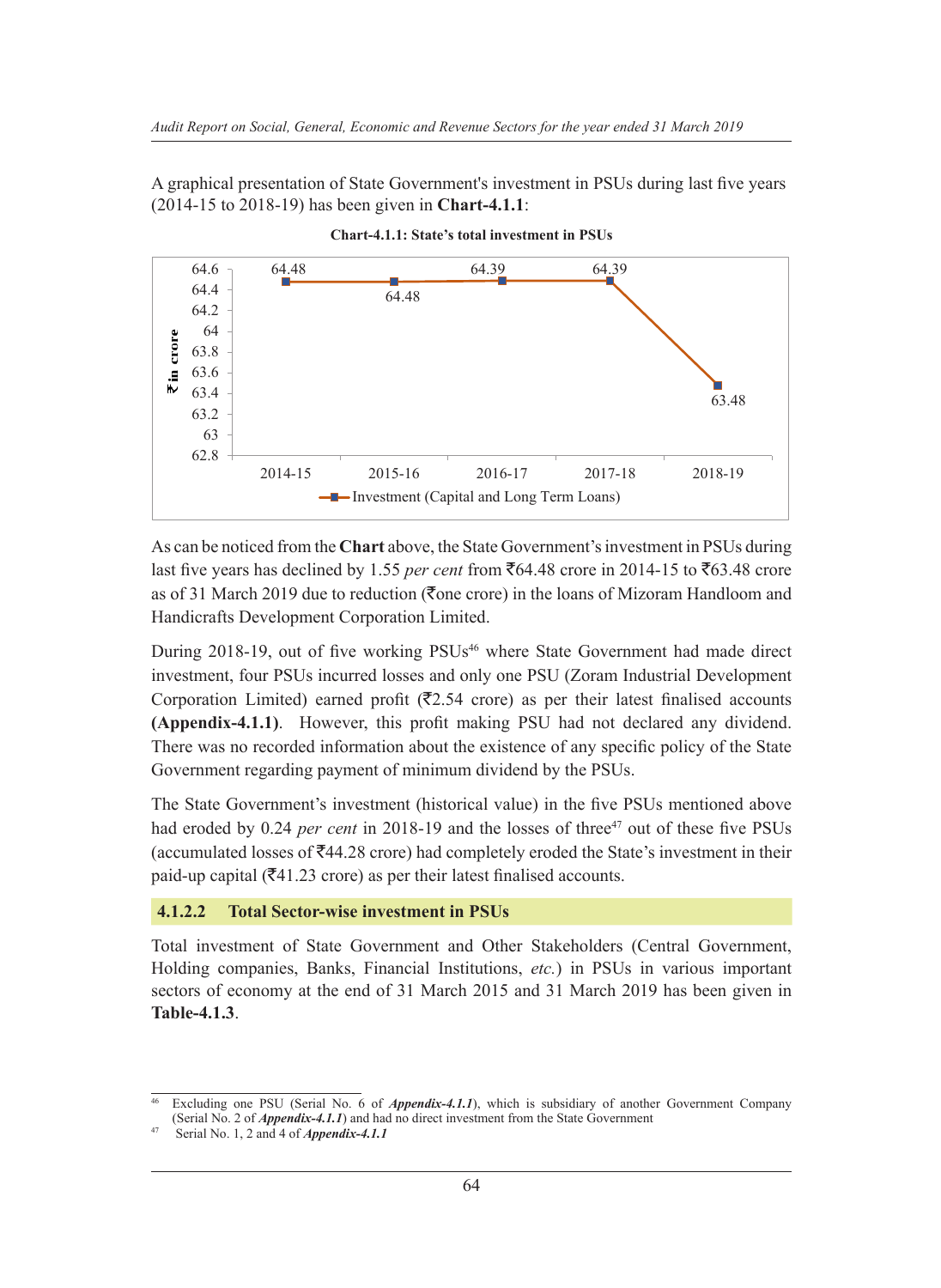|                               |                       |                         | $(\bar{\bar{\zeta}})$ in crore) |
|-------------------------------|-----------------------|-------------------------|---------------------------------|
|                               |                       | <b>Total Investment</b> |                                 |
| <b>Sector</b>                 | <b>Number of PSUs</b> | 2014-15                 | 2018-1948                       |
| <b>Agricultural Marketing</b> |                       | 6.45                    | 6.45                            |
| Financing                     |                       | 38.46                   | 45.46                           |
| Manufacturing                 |                       | 27.45                   | 27.45                           |
| Miscellaneous                 |                       | 11.24                   | 10.24                           |
| <b>Total</b>                  |                       | 83.60                   | 89.60                           |

**Table-4.1.3: Sector-wise details of total investments in PSUs**

It can be seen from the **Table** above that as compared to 2014-15, the combined investment of State Government and Other Stakeholders during 2018-19 increased in Financing sector by  $\bar{\zeta}$  seven crore (18.20 *per cent*) on account of increase ( $\bar{\zeta}$  seven crore) in long term loans of Zoram Industrial Development Corporation Limited.

#### **4.1.3 Reconciliation with Finance Accounts**

The figures in respect of equity, loans and guarantees outstanding as per the records of PSUs should agree with the figures appearing in the Finance Accounts of the State. In case the figures do not agree, the Finance Department and the PSUs concerned should carry out reconciliation of differences. The position in this regard as on 31 March 2019 is given in **Table-4.1.4**.

#### **Table-4.1.4: Equity, loans, guarantees outstanding as per the Finance Accounts** *vis-à-vis*  **records of PSUs**

|                                     |                                                 |                                         | $($ ₹ in crore)   |
|-------------------------------------|-------------------------------------------------|-----------------------------------------|-------------------|
| <b>Outstanding in</b><br>respect of | <b>Amount as per Finance</b><br><b>Accounts</b> | <b>Amount as per records</b><br>of PSUs | <b>Difference</b> |
| Equity                              | 6.99                                            | 54.04                                   | 47.05             |
| Loans                               | Not available                                   | 9.44                                    | 9.44              |
| Guarantee                           | 30.38                                           | 28.49                                   | 1.89              |

*Source: Finance Accounts 2018-19 and PSUs' records*

As on 31 March 2019, there were unreconciled differences in the figures of equity  $($ ₹47.05 crore), loans (₹9.44 crore) and guarantees (₹1.89 crore) as per two sets of records. The differences occurred in respect of all five PSUs<sup>49</sup> where State Government had made direct investment and reconciliation of these two sets of figures has been pending for more than ten years.

Regarding the Loan figures as per State Finance Accounts, the Finance Department disburses the loans to various Departments of the State Government for different sectoral activities and booked the amount sector-wise in the Finance Accounts. In turn, the Departments disburse these loans to respective PSUs functioning under their administrative control. Hence, the details of the State Government loans provided to various PSUs are not available in the State Finance Accounts.

The figures of investment are provisional and as provided by the PSUs as none of the six PSUs had finalised their accounts for 2018-19 as of September 2019

Excluding PSU at Serial No. 6 of *Appendix-4.1.1* which is subsidiary of another Government Company (Serial No. 2 of *Appendix-4.1.1*) and had no direct investment from the State Government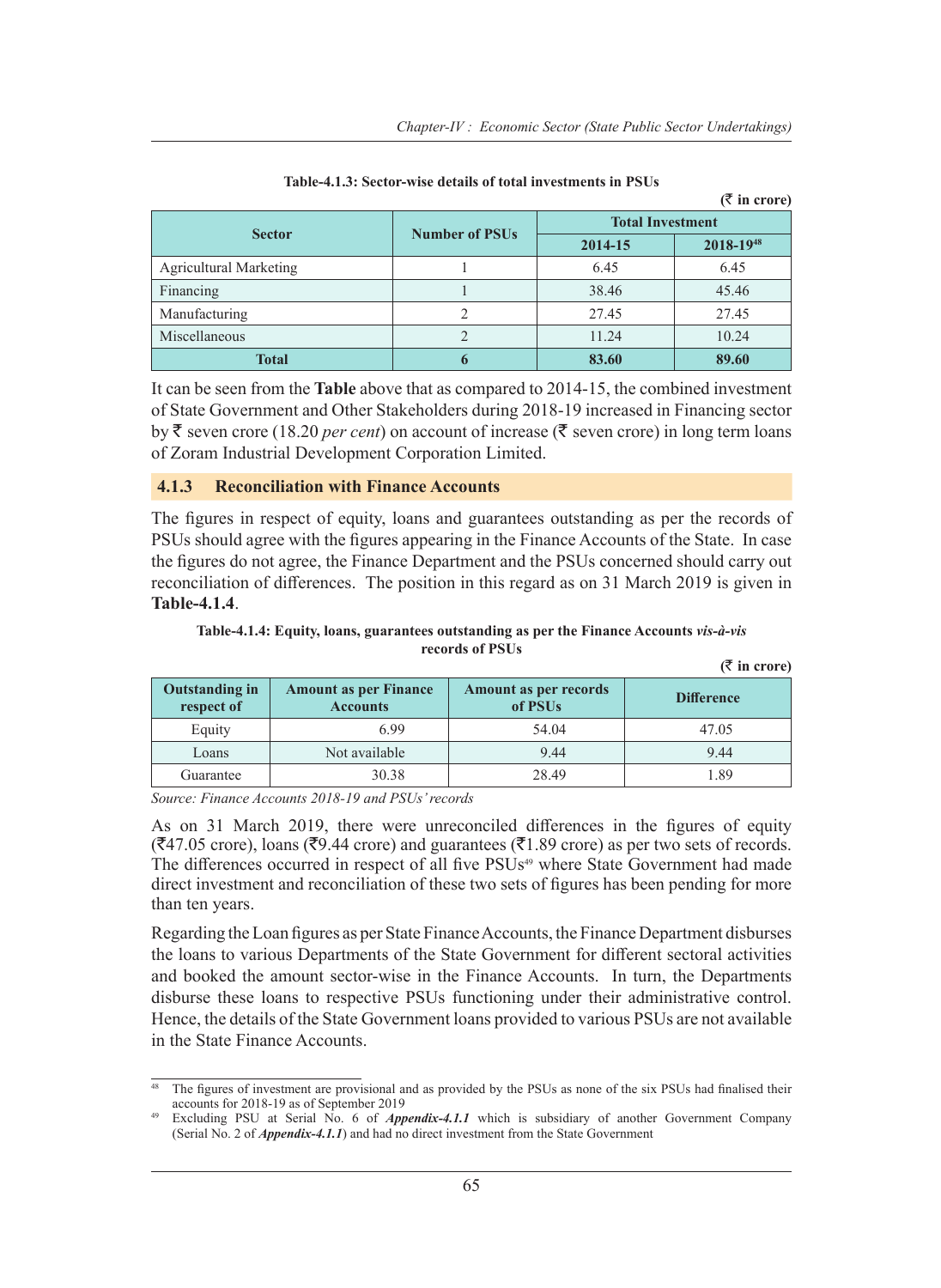Though the Principal Secretary, Finance Department, Government of Mizoram as well as the Management of the PSUs concerned were appraised regularly about the differences impressing upon the need for early reconciliation, no significant progress was noticed in this regard.

The State Government and the PSUs concerned may take concrete steps to reconcile the differences in a time-bound manner. The Government should correct the system of financing the PSUs and the Finance Accounts be updated.

# **4.1.4 Special support and guarantees to PSUs during the year**

The State Government provides financial support to PSUs in various forms through annual budgetary allocations. The details of budgetary outgo towards equity, loans and grants/ subsidies in respect of PSUs for five years ended 2018-19 are given in **Table-4.1.5**:

|                                         |                       | 2014-15       |                         | 2015-16<br>2016-17 |                         | 2017-18       |                          | 2018-19                  |                          |               |
|-----------------------------------------|-----------------------|---------------|-------------------------|--------------------|-------------------------|---------------|--------------------------|--------------------------|--------------------------|---------------|
| <b>Particulars</b>                      | No. of<br><b>PSUs</b> | <b>Amount</b> | No. of<br><b>PSUs</b>   | <b>Amount</b>      | No. of<br><b>PSUs</b>   | <b>Amount</b> | No. of<br><b>PSUs</b>    | <b>Amount</b>            | No. of<br><b>PSUs</b>    | <b>Amount</b> |
| Equity Capital outgo<br>from budget     | 1                     | 1.69          |                         |                    |                         |               | $\overline{\phantom{0}}$ | $\overline{\phantom{a}}$ | $\overline{\phantom{a}}$ |               |
| Loans given from<br>budget              |                       |               |                         |                    |                         |               |                          |                          |                          |               |
| Grants provided                         | $\overline{4}$        | 12.64         | 3                       | 9.92               | 4                       | 6.88          | $\overline{2}$           | 5.17                     | 2                        | 4.54          |
| Total Outgo $(1+2+3)$                   | 5                     | 14.33         | $\overline{\mathbf{3}}$ | 9.92               | $\overline{\mathbf{4}}$ | 6.88          | $\overline{2}$           | 5.17                     | $\overline{2}$           | 4.54          |
| Guarantees issued<br>during the year    |                       |               |                         |                    |                         |               |                          |                          |                          |               |
| Guarantee<br>Commitment<br>(Cumulative) | $\mathfrak{D}$        | 23.63         | $\mathbf{1}$            | 22.68              | $\mathbf{1}$            | 24.93         | $\mathbf{1}$             | 27.34                    | $\mathbf{1}$             | 28.49         |

| Table-4.1.5: Details of budgetary support to PSUs |
|---------------------------------------------------|
|---------------------------------------------------|

**(**` **in crore)**

*Source: As furnished by the state PSUs*

As can be seen from the **Table** above, the budgetary support provided by State Government to PSUs decreased from  $\overline{5}14.33$  crore in 2014-15 to  $\overline{5}4.54$  crore in 2018-19. During last five years (2014-19), the State Government has not provided any budgetary support in the form of equity capital and long term loans except the equity contribution of  $\bar{z}1.69$  crore provided to one PSU during 2014-15. During 2018-19, the budgetary assistance of  $\overline{5}4.54$  crore in the form of grants/ subsidy was provided mainly to meet the salaries and other establishment expenditure of two PSUs<sup>50</sup>. The State Government did not provide equity assistance to any PSUs during 2018-19.

Government of Mizoram (GoM) provides guarantee under Mizoram Guarantee Act, 2011 for PSUs to avail long term borrowings from Banks and other financial institutions. During 2018-19, Guarantee commitments of  $\overline{5}28.49$  crore were outstanding pertaining to one PSU (Zoram Industrial Development Corporation Limited).

<sup>50</sup> Zoram Industrial Development Corporation Limited (`2.83 crore) and Mizoram Food and Allied Industries Corporation Limited ( $\bar{\mathfrak{F}}$ 1.71 crore)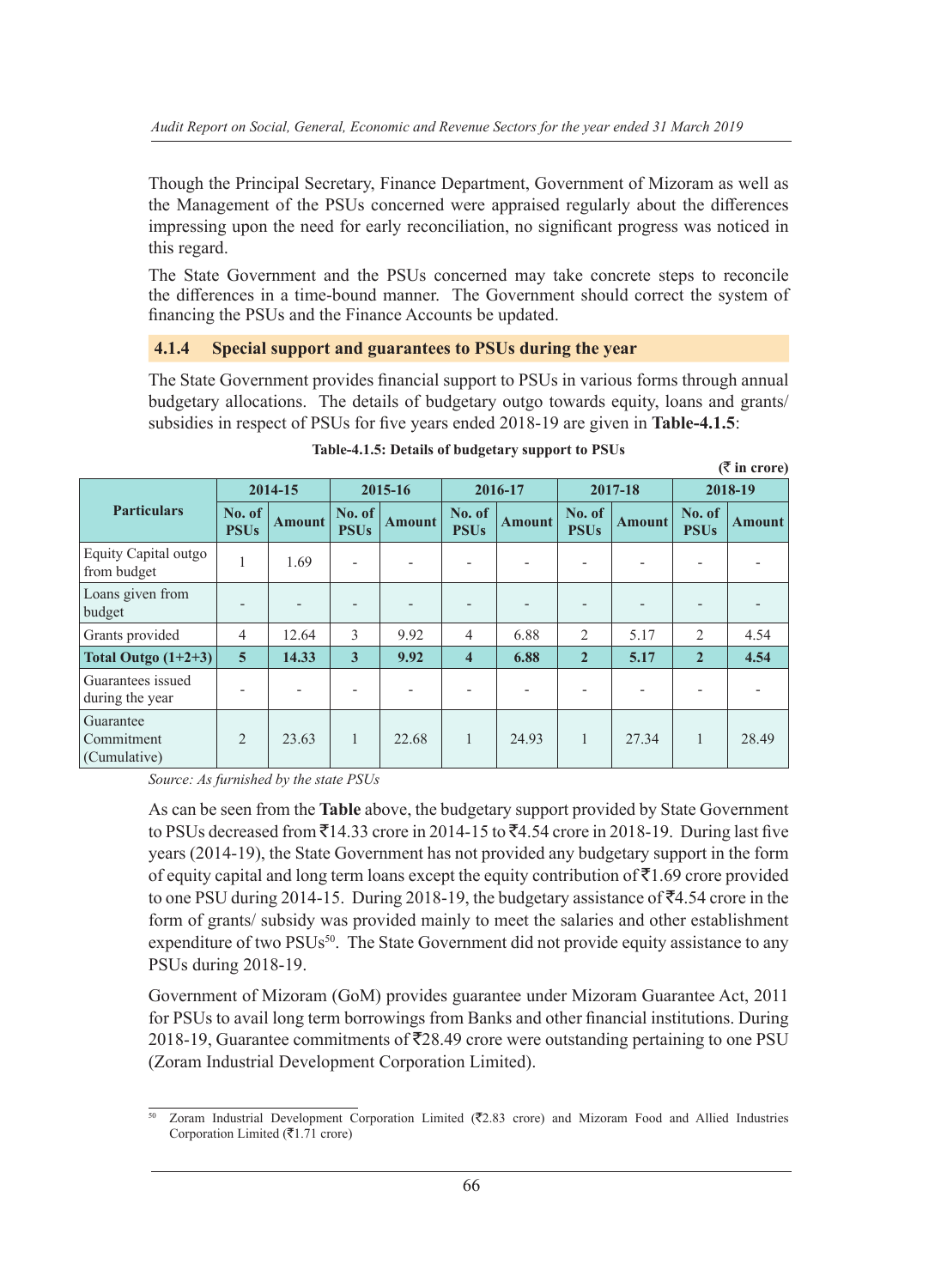# **4.1.5 Accountability framework**

The audit of the financial statements of a Company in respect of financial years commencing on or after 01 April 2014 is governed by the provisions of the Companies Act, 2013 (Act) and audit of the financial statements in respect of financial years that commenced earlier than 01 April 2014 continued to be governed by the Companies Act, 1956. The new Act has brought about increased Regulatory Framework, wider Management responsibility and higher Professional Accountability.

## **4.1.5.1 Statutory Audit/ Supplementary Audit**

Statutory Auditors appointed by the Comptroller and Auditor General of India (CAG) audit the financial statements of a Government Company. In addition, CAG conducts the supplementary audit of these financial statements under the provisions of Section 143(6) of the Act.

## **4.1.5.2 Role of Government and Legislature**

The State Government exercises control over the affairs of these PSUs through its administrative departments. The Government appoints the Directors of the Board of these PSUs.

The State Legislature also monitors the accounting and utilisation of Government investment in the PSUs. For this purpose, the Annual Reports of State Government Companies together with the Statutory Auditors' Reports and comments of the CAG thereon are required to be placed before the Legislature under Section 394 of the Act.

#### **4.1.6 Arrears in finalisation of accounts**

The financial statements of the companies are required to be finalised within six months after the end of the financial year *i.e.* by September end to comply with the provisions of Section 96(1) of the Act. Failure to do so may attract penal provisions under Section 99 of the Act. Timely finalisation of accounts is important for the State Government to assess the financial health of the PSUs and to avoid financial misrepresentation and mismanagement. Persistent delay in finalisation of accounts is fraught with the risk of fraud and leakage of public money going undetected apart from violation of the provision of the Companies Act, 2013.

**Table-4.1.6** provides the details of progress made by the working PSUs in finalisation of their annual accounts as on 30 September 2019.

| <b>Particulars</b>                                  | 2014-15      | 2015-16   | 2016-17           | 2017-18    | 2018-19    |  |  |  |  |
|-----------------------------------------------------|--------------|-----------|-------------------|------------|------------|--|--|--|--|
| Number of PSUs                                      |              | 6         | <sub>0</sub>      |            |            |  |  |  |  |
| Number of accounts finalised during<br>current year |              | 15        | 15                |            |            |  |  |  |  |
| Number of working PSUs with arrears<br>in accounts  | <sub>(</sub> | 6         | 6                 |            | 6          |  |  |  |  |
| Number of accounts in arrears                       | 38           | 29        | 20                | 24         | 28         |  |  |  |  |
| Extent of arrears in years                          | 1 to 13      | 2 to $10$ | $1 \text{ to } 7$ | $2$ to $8$ | $1$ to $9$ |  |  |  |  |

#### **Table-4.1.6: Position relating to finalisation of accounts of working PSUs**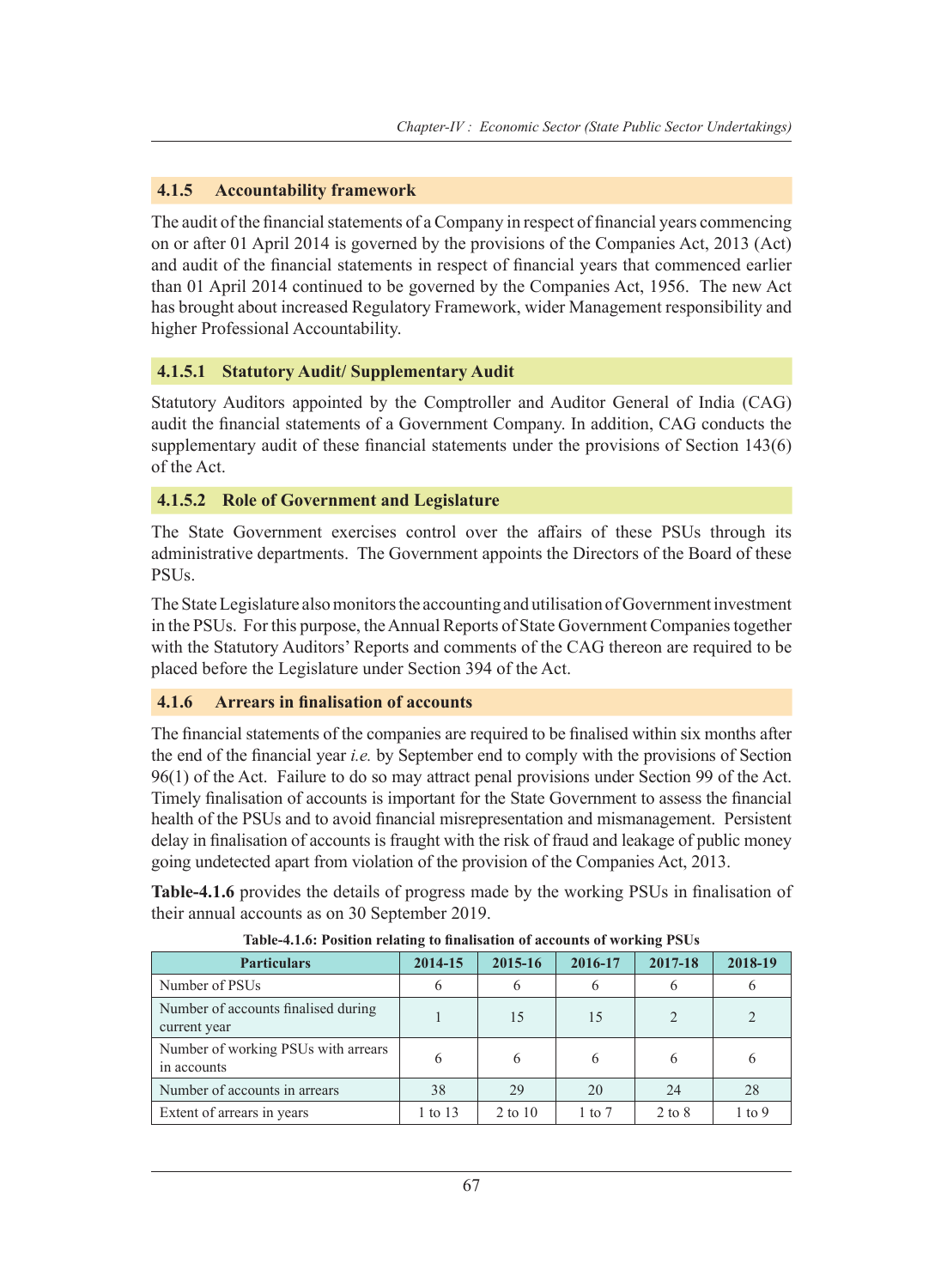As could be noticed from the **Table** above, the number of PSU accounts in arrears had reduced from 38 Accounts (2014-15) to 20 Accounts (2016-17) due to finalisation of 30 Accounts by the PSUs during 2015-16 and 2016-17. During subsequent two years (2017-19), two PSUs finalised only four Accounts and consequently, the backlog of PSU accounts increased to 28 Accounts as on 31 March 2019.

During 2018-19, out of the six working PSUs, two PSUs<sup>51</sup> had finalised two Annual Accounts. Non-Review Certificates were issued on both the accounts of two PSUs. None of the PSUs had prepared its up-to-date accounts (2018-19) as of 30 September 2019. The earliest accounts in arrears were since 2009-10 (nine Accounts), which related to Zoram Electronics Development Corporation Limited as detailed in **Appendix-4.1.1***.*

The administrative departments concerned have the responsibility to oversee the activities of these entities and to ensure that the accounts are finalised and adopted by the PSUs within the stipulated period.

The Accountant General, Mizoram had been regularly pursuing with the Chief Secretary of Mizoram and the administrative departments concerned for liquidating the arrears of accounts of PSUs. However, the State Government and the PSUs concerned could not address the issue to clear pendency of accounts of the PSUs in a time bound manner.

## *Recommendations*

- *1. The State Government may ensure clearance of arrears and set the targets for individual PSUs, which may be monitored.*
- *2. The PSUs may get the figures of equity and loans reconciled with the State Government Departments and clear their arrear of accounts.*

#### **4.1.7 Investment by State Government in PSUs whose accounts are in arrears**

The State Government invested  $\overline{5}27.69$  crore in four PSUs (equity:  $\overline{5}0.25$  crore and grants: `27.44 crore) during the years for which the accounts of these PSUs had not been finalised as detailed in **Table-4.1.7**.

| SI.<br>No.       | <b>Name of PSU</b>                                               | <b>Accounts</b><br>finalised<br>up to | <b>Details of Accounts in</b><br>arrears |               | <b>Investment made by State</b><br>Government during the<br>period for which accounts are<br>in arrears<br><b>Equity</b><br><b>Grants</b> |       |              |
|------------------|------------------------------------------------------------------|---------------------------------------|------------------------------------------|---------------|-------------------------------------------------------------------------------------------------------------------------------------------|-------|--------------|
|                  |                                                                  |                                       | <b>Period</b>                            | <b>Number</b> |                                                                                                                                           |       | <b>Total</b> |
| 1.               | Mizoram Agricultural Marketing<br>Corporation Limited            | 2010-11                               | $2011 - 12$ to<br>2018-19                | 08            | 0.25                                                                                                                                      | 1.12  | 1.37         |
| 2.               | Zoram Industrial Development<br>Corporation Limited              | 2016-17                               | $2017 - 18$ to<br>2018-19                | 02            |                                                                                                                                           | 5.50  | 5.50         |
| 3.               | Zoram Electronics Development<br>Corporation Limited             | 2009-10                               | $2010 - 11$ to<br>2018-19                | 09            |                                                                                                                                           | 8.42  | 8.42         |
| $\overline{4}$ . | Mizoram Food and Allied<br><b>Industries Corporation Limited</b> | 2014-15                               | $2015 - 16$ to<br>2018-19                | 04            |                                                                                                                                           | 12.40 | 12.40        |
|                  | <b>Total</b>                                                     |                                       |                                          |               |                                                                                                                                           |       | 27.69        |

**Table-4.1.7: Investment by State Government in PSUs having accounts in arrears (**` **in crore)**

*Source: Information as furnished by the PSUs*

51 Zoram Industrial Development Corporation Limited (2016-17) and Mizoram Handloom and Handicrafts Development Corporation Limited (2017-18)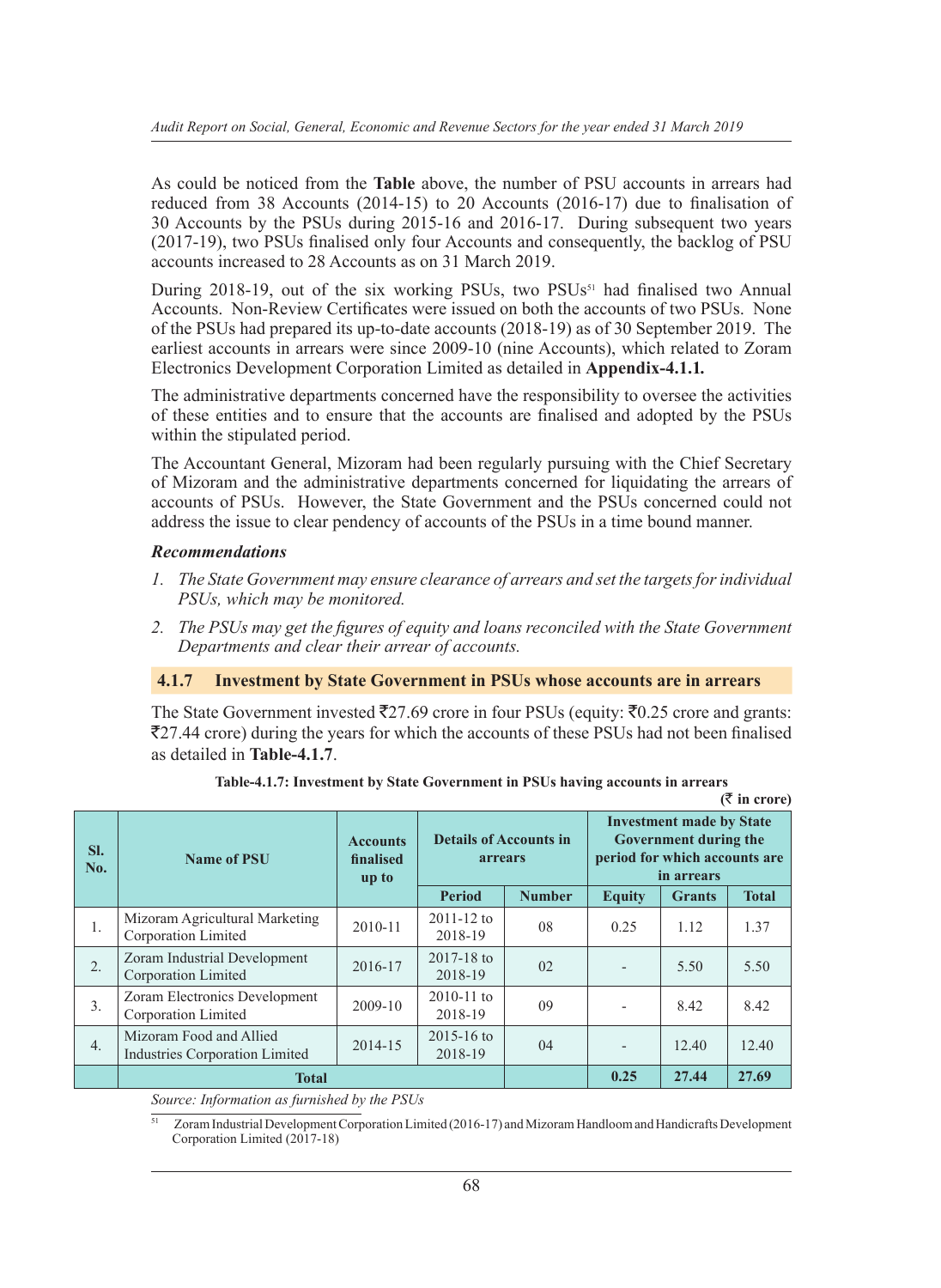In the absence of finalised accounts and their subsequent audit, it cannot be verified if the investments made and the expenditure incurred have been properly accounted for and the purpose for which the amount was invested was achieved or not.

The Government may take special steps for expeditious clearance of arrears of accounts of PSUs. Until the accounts are made current, Government may consider not giving further financial assistance to such companies.

#### **4.1.8 Performance of PSUs as per their latest finalised accounts**

The financial position and working results of working PSUs are detailed in **Appendix-4.1.1**. **Table-4.1.8** provides the comparative details of working PSUs turnover and State GDP for a period of five years ending 2018-19.

|                                     |           |           |           |           | $(3 \times 1)$ in crore) |
|-------------------------------------|-----------|-----------|-----------|-----------|--------------------------|
| <b>Particulars</b>                  | 2014-15   | 2015-16   | 2016-17   | 2017-18   | 2018-19                  |
| Turnover <sup>52</sup>              | 17.42     | 5.86      | 3.77      | 17.58     | 13.87                    |
| State GDP <sup>53</sup>             | 12,498.69 | 13,373.83 | 17.191.91 | 19,475.69 | 22,192.07                |
| Percentage of Turnover to State GDP | 0.14      | 0.04      | 0.02      | 0.09      | 0.06                     |

| Table-4.1.8: Details of working PSUs turnover vis-a-vis State GDP |  |  |  |  |  |  |  |
|-------------------------------------------------------------------|--|--|--|--|--|--|--|
|-------------------------------------------------------------------|--|--|--|--|--|--|--|

*Source: Latest finalised accounts, Economics and Statistics Department*

From the **Table** above, it can be seen that contribution of PSU turnover to the State GDP has reduced from 0.14 *per cent* (2014-15) to 0.06 *per cent* (2018-19) during last five years. This was mainly due to the overall decline of  $\overline{53.55}$  crore (20.38 *per cent*) in PSU turnover from  $\overline{5}17.42$  crore (2014-15) to  $\overline{5}13.87$  crore (2018-19). Turnover decreased in all the sectors except the Financing sector. The major decrease of  $\bar{\mathbf{z}}$ 8.89 crore (91.93 *per cent*) was in Manufacturing sector from  $\overline{59.67}$  crore (2014-15) to  $\overline{50.78}$  crore (2018-19). In Financing sector, however, the PSU turnover increased by `5.72 crore (80.68 *per cent*) from  $\overline{57.09}$  crore (2014-15) to  $\overline{512.81}$  crore (2018-19).

#### **4.1.8.1 Key parameters**

Some other key parameters of PSUs performance as per their latest finalised accounts as on 30 September of the respective year are given in **Table-4.1.9**.

|                           |         |         |         |         | $(3 \nvert \bar{z}$ in crore) |
|---------------------------|---------|---------|---------|---------|-------------------------------|
| <b>Particulars</b>        | 2014-15 | 2015-16 | 2016-17 | 2017-18 | 2018-19                       |
| Debt                      | 22.68   | 23.46   | 30.68   | 30.68   | 31.87                         |
| Turnover <sup>54</sup>    | 17.42   | 5.86    | 3.77    | 17.58   | 13.87                         |
| Debt/Turnover Ratio (DTR) | 1.30:1  | 4.00:1  | 8.14:1  | 1.75:1  | 2.30:1                        |
| <b>Interest Payments</b>  | 0.07    | 0.06    | 0.02    | 0.02    | 0.02                          |
| Accumulated losses        | 57.89   | 57.89   | 62.09   | 59.14   | 57.10                         |

#### **Table-4.1.9: Key Parameters of PSUs**

*Source: Latest finalised accounts*

<sup>&</sup>lt;sup>52</sup> Turnover of working PSUs as per their latest finalised accounts<br> $53$  Information furnished by the Directorate of Economics and States

 $^{53}$  Information furnished by the Directorate of Economics and Statistics, Government of Mizoram

Turnover of working PSUs as per the latest finalised accounts as on 30 September of the respective year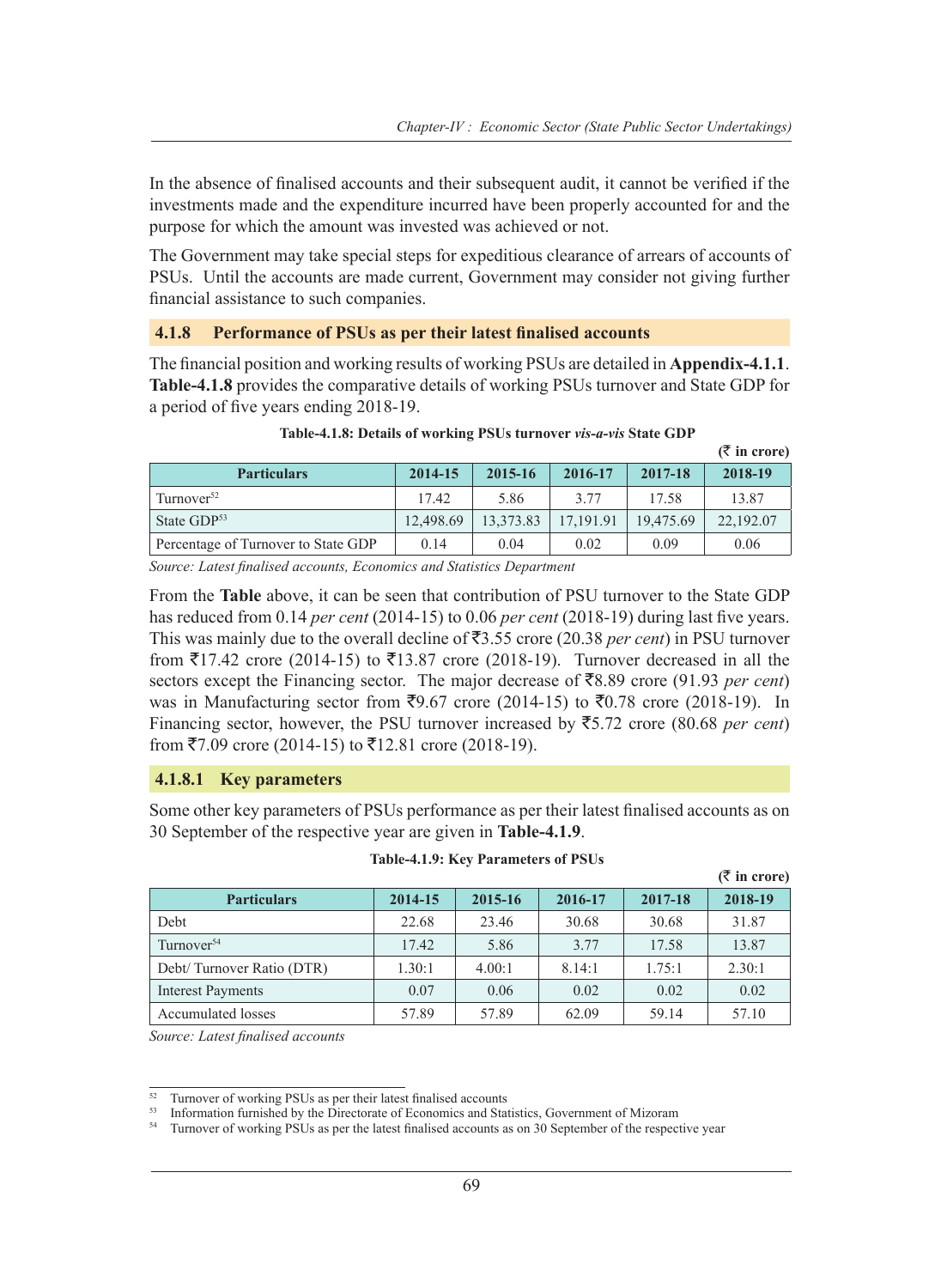# *Debt-Turnover Ratio*

A low debt-to-turnover ratio (DTR) demonstrates a good balance between debt and income. Conversely, a high DTR can signal of having too much of debt against the income of PSUs from core activities. Thus, the PSUs having lower DTR are more likely to comfortably manage their debt servicing and repayments.

# *PSU Debt*

As could be seen from the **Table** above, the PSU debt during the period of five years, has increased by ₹9.19 crore (40.52 *per cent*) from ₹22.68 crore (2014-15) to ₹31.87 crore (2018-19). On the other hand, the PSU turnover during the five years had declined by  $\overline{3.55}$  crore (20.38 *per cent*) from  $\overline{317.42}$  crore (2014-15) to  $\overline{313.87}$  crore (2018-19). Consequently, there was overall deterioration in the DTR in last five years from 1.30:1 (2014-15) to 2.30:1 (2018-19). Further, the accumulated losses of the PSUs during the five years (2014-19) have recorded marginal decrease of  $\overline{5}0.79$  crore (1.36 *per cent*) from  $\overline{$}57.89$  crore (2014-15) to  $\overline{$}57.10$  crore (2018-19).

# **4.1.8.2 Erosion of capital due to losses**

The paid-up capital and accumulated losses of six working PSUs<sup>55</sup> as per their latest finalised accounts as on 30 September 2019 were  $\overline{5}58.61$  crore and  $\overline{5}57.10$  crore respectively **(Appendix-4.1.1)**.

The Return on Equity<sup>56</sup> (RoE) in respect of two working PSUs<sup>57</sup> was (-) 5.45 *per cent* as per their latest finalised accounts. The accumulated losses ( $\overline{\mathfrak{F}}$ 44.46 crore) of remaining four PSUs has completely eroded their paid-up capital  $(41.38 \text{ core})$  as detailed in **Table-4.1.10**:

|            |                                                               |                                     |                    | $(\bar{z})$ in crore)      |
|------------|---------------------------------------------------------------|-------------------------------------|--------------------|----------------------------|
| SI.<br>No. | <b>Name of PSU</b>                                            | <b>Latest finalised</b><br>accounts | Paid up<br>capital | <b>Accumulated</b><br>loss |
|            | Mizoram Agricultural Marketing Corporation Limited            | 2010-11                             | 5.45               | 6.91                       |
| 2.         | Zoram Industrial Development Corporation Limited              | 2016-17                             | 15.78              | 16.46                      |
| 3.         | Mizoram Food and Allied Industries Corporation Limited        | 2014-15                             | 20.00              | 20.91                      |
| 4.         | Mizoram Mineral Development Corporation Limited <sup>58</sup> | 2014-15                             | 0.15               | 0.18                       |
| Total      |                                                               |                                     | 41.38              | 44.46                      |

|  |  |  | Table-4.1.10: PSUs with primary erosion of paid-up capital |
|--|--|--|------------------------------------------------------------|
|--|--|--|------------------------------------------------------------|

*Source: Latest finalised accounts of PSUs*

The accumulated losses of PSUs had eroded public wealth, which is a cause of serious concern and the State Government needs to review the working of these PSUs to either improve their profitability or close their operations.

<sup>&</sup>lt;sup>55</sup> Including PSU at Serial No. 6 of *Appendix-4.1.1*, which is subsidiary of another Government Company (Serial No. 2 of *Appendix-4.1.1*) and had no direct investment from the State Government

<sup>56</sup> Return on Equity = Net Profit after taxes *less* preference dividend ÷ Shareholders' Fund/ Equity; Where, Shareholders' Fund/ Equity represents 'Paid up Share Capital *plus* Free Reserves and Surplus *minus* Accumulated Loss *minus* 

Deferred Revenue Expenditure' 57 Serial No. 3 and 5 of *Appendix-4.1.1*

<sup>58</sup> 'Mizoram Mineral Development Corporation Limited' is a subsidiary of 'Zoram Industrial Development Corporation Limited' and had no direct investment from the State Government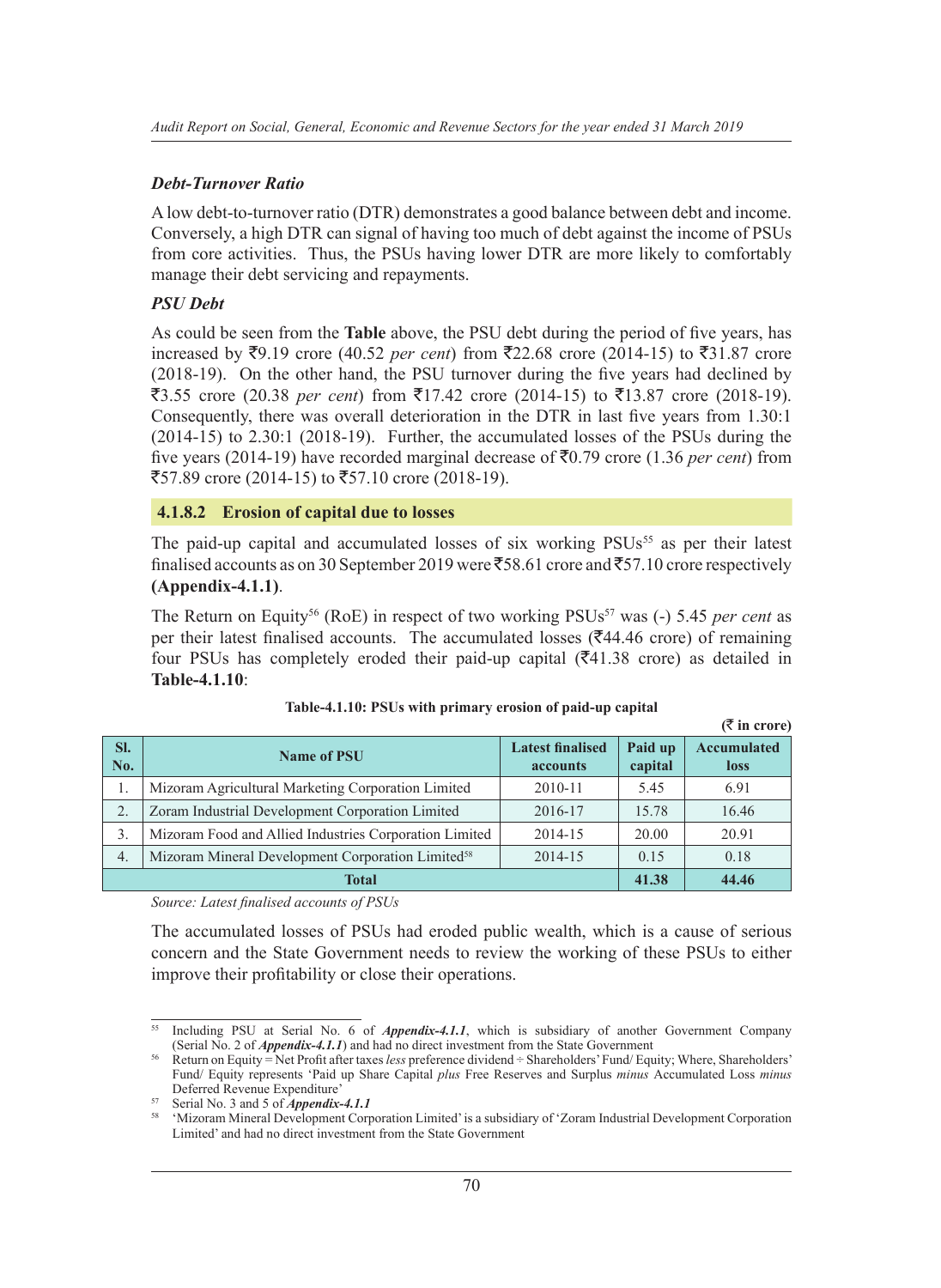The overall position of profit/ losses incurred by the working PSUs during 2014-15 to The overall position of profit/ losses incurred by the working PSUs during 2014-15 to 2018-19 as per their latest finalised accounts as on 30 September of the respective years has 2018-19 as per their latest finalised accounts as on 30 September of the respective years has been depicted in **Chart-4.1.2:** been depicted in **Chart-4.1.2:**



**Chart-4.1.2: Overall profit (+)/ losses (-) of working PSUs<sup>59</sup>** 

From the Chart above, it can be seen that during the last five years, PSUs earned profits  $(\overline{50.08})$  crore) during one year (2017-18) only and incurred losses during the remaining (₹0.08 crore) during one year (2017-18) only and incurred losses during the remaining four years ranging between ₹6.36 crore (2015-16) and ₹0.33 crore (2018-19). The profits  $(30.08 \text{ error})$  earned by the PSUs during 2017-18 were mainly due to profits aggregating ₹2.94 crore earned by Zoram Industrial Development Corporation Limited (₹1.66 crore) and<br>Mizoram Handloom and Handicrafts Development Corporation Limited (₹1.28 crore). Mizoram Handloom and Handicrafts Development Corporation Limited  $(\overline{\mathcal{F}}1.28 \text{ error})$ .

During the year 2018-19, out of six working PSUs, one PSU (Zoram Industrial Development During the year 2018-19, out of six working PSUs, one PSU (Zoram Industrial Development<br>Corporation Limited) earned profit of ₹2.54 crore while remaining five PSUs incurred aggregate losses of  $\overline{5}2.87$  crore. The details of major contributors to profits and losses of working PSUs are given in **Table-4.1.11**: working PSUs are given in **Table-4.1.11**:

|                                                        |                                     | $(\bar{\bar{\mathbf{x}}}$ in crore) |
|--------------------------------------------------------|-------------------------------------|-------------------------------------|
| <b>Name of PSU</b>                                     | <b>Latest finalised</b><br>accounts | Profit $(+)/$<br>$loss(-)$          |
| Contributors to profit                                 |                                     |                                     |
| Zoram Industrial Development Corporation Limited       | 2016-17                             | $(+)$ 2.54                          |
| <b>Contributors to losses</b>                          |                                     |                                     |
| Mizoram Food and Allied Industries Corporation Limited | 2014-15                             | $(-) 1.59$                          |
| Mizoram Agricultural Marketing Corporation Limited     | $2010 - 11$                         | $(-)$ 1.02                          |

**Table-4.1.11: Major Contributors to profits and losses of working PSUs Table-4.1.11: Major Contributors to profits and losses of working PSUs**

#### **4.1.8.3 Return on Capital Employed Return**

Return on Capital Employed (ROCE) is a profitability metric that measures the long term Return on Capital Employed (ROCE) is a profitability metric that measures the long term<br>profitability and efficiency of the total capital employed by a company. Companies create value when they generate returns on the capital employed. ROCE is an important decision value when they generate returns on the capital employed. ROCE is an important decision metric for long term lenders. ROCE is calculated by dividing a company's earnings before interest and taxes (EBIT) by the capital employed<sup>60</sup>.

 $59$  $^{59}$  As per the latest finalised accounts as on 30 September of the respective years

<sup>&</sup>lt;sup>60</sup> Capital employed = Paid up share capital + free reserves and surplus + long term loans – accumulated losses deferred revenue expenditure deferred revenue expenditure